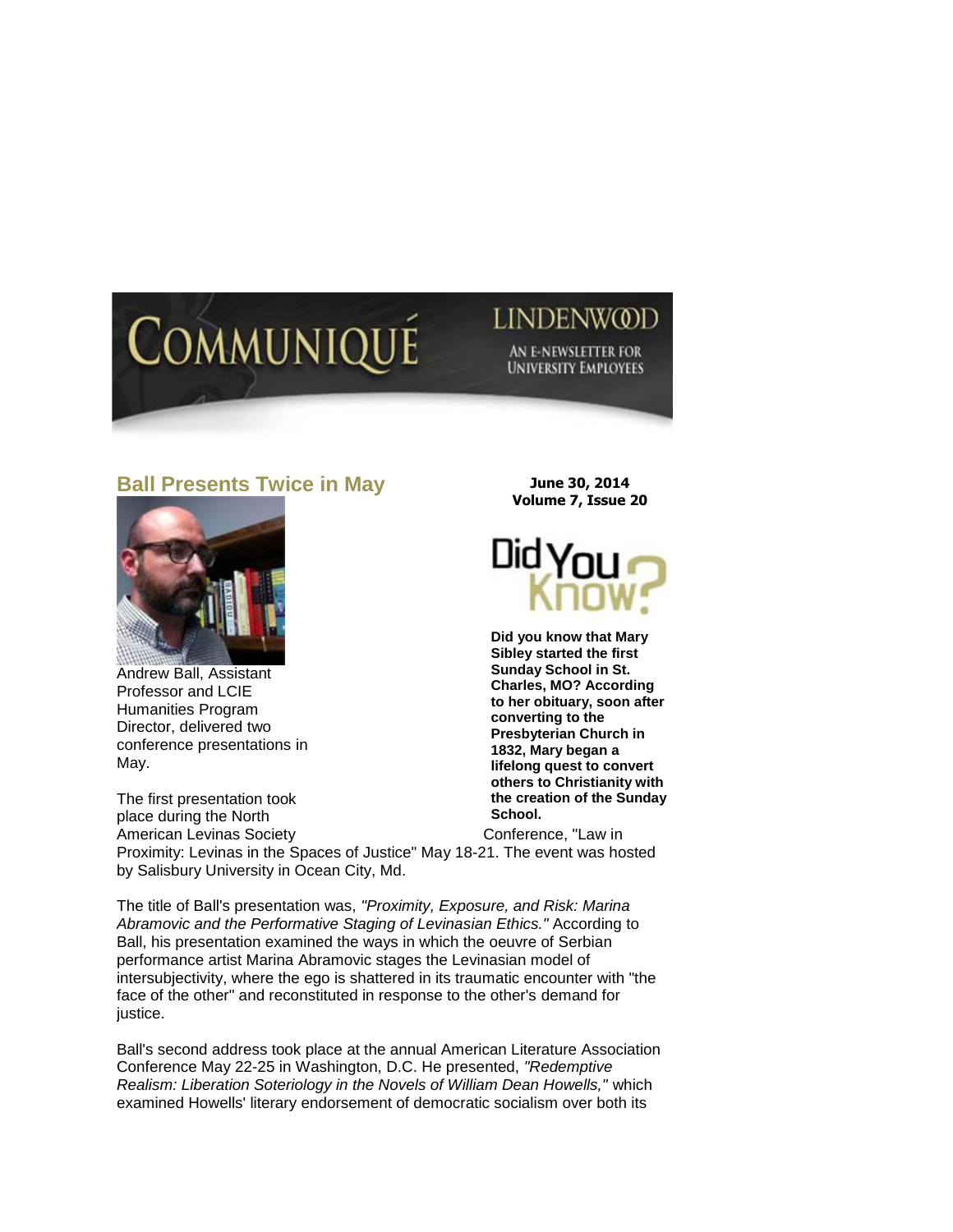revolutionary and utopian counterparts and the major role this played in promoting a political philosophy and a theory of redemption that would ultimately gain prominence as the Progressive Era's social gospel.

## **Mangels Appointed to Catholic Charities Board**



Susan Mangels, PhD, Vice President for Institutional Advancement, has been appointed to the Board of Directors of the Catholic Charities Archdiocese of Saint Louis. The organization is one of the largest private providers of social services in the state of Missouri.

According to the Catholic Charities website, the federation is comprised of eight agencies offering more than 100 programs that assist, on average, 147,000 people annually. Race, creed and ethnic background play no role in determining who receives help from Catholic Charities. Need is the only criterion.

Catholic Charities agencies and their more than 6,000 volunteers are dedicated to serving a wide range of disadvantaged populations, including dependent, abused and neglected children; unemployed or homeless adults; parents and children requiring family counseling; people struggling as the result of drug abuse or alcoholism; senior citizens with special needs; and many more. The federation seeks to break the cycle of poverty, abuse, and neglect and empower people to make permanent changes in their lives leading to self-sufficient, dignified lifestyles. Children and adults are served in St. Louis, Jefferson, St. Charles, Lincoln, Warren, Ste. Genevieve, Washington, and Perry counties.

"I am honored to be asked to serve as a trustee of the federation that does so much good for many in our region," said Mangels.

**Onyia to Present in Ghana July 9-10**